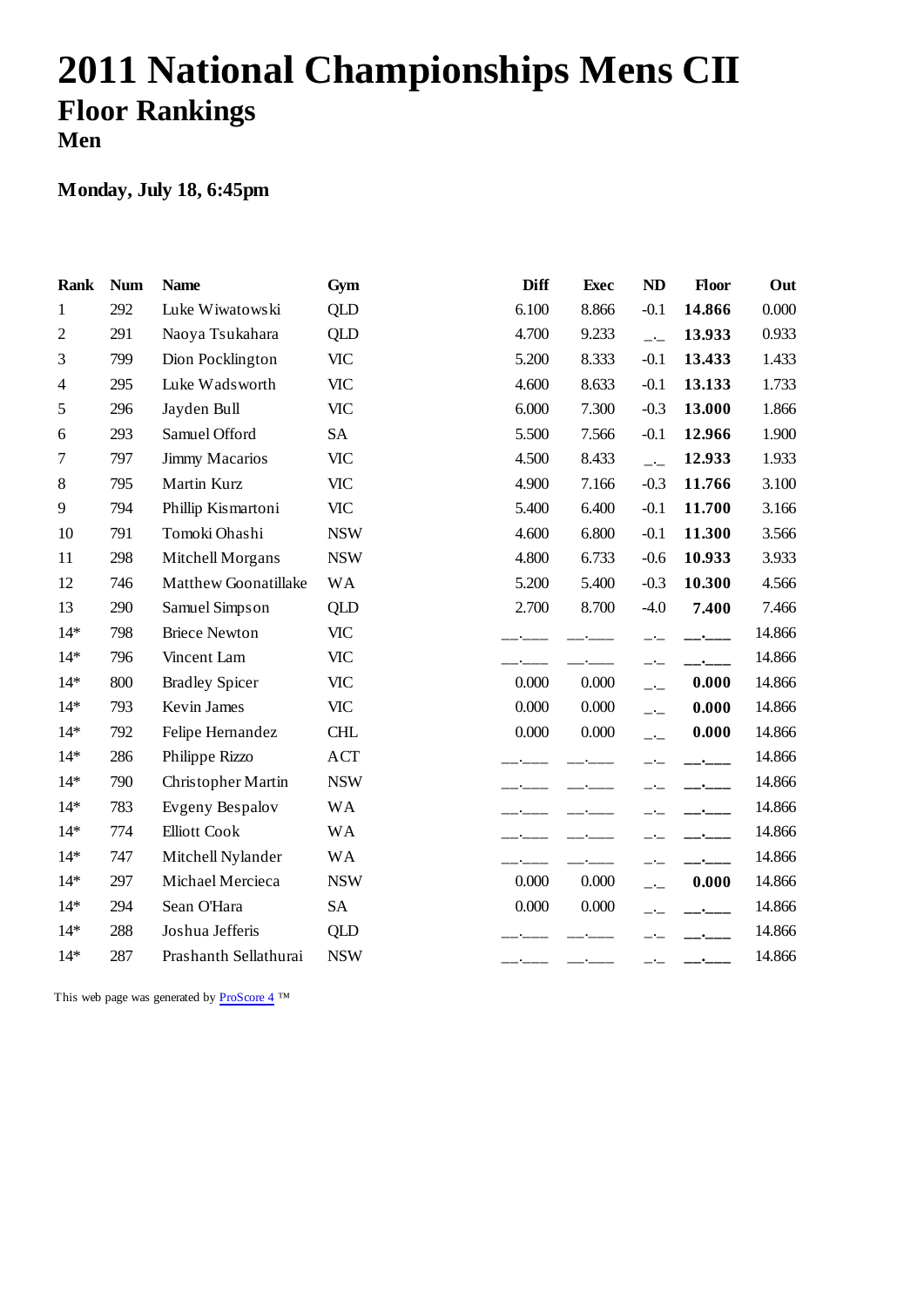# **2011 National Championships Mens CII Pommel Rankings Men**

### **Monday, July 18, 6:45pm**

| <b>Rank</b>    | <b>Num</b> | <b>Name</b>           | Gym        | <b>Diff</b> | <b>Exec</b> | ND                       | Pommel | Out    |
|----------------|------------|-----------------------|------------|-------------|-------------|--------------------------|--------|--------|
| $\mathbf{1}$   | 287        | Prashanth Sellathurai | <b>NSW</b> | 6.900       | 9.100       | $-$                      | 16.000 | 0.000  |
| $\mathfrak{2}$ | 774        | <b>Elliott Cook</b>   | <b>WA</b>  | 6.200       | 8.566       | $-$                      | 14.766 | 1.234  |
| 3              | 291        | Naoya Tsukahara       | <b>QLD</b> | 4.700       | 9.500       | $\overline{\phantom{a}}$ | 14.200 | 1.800  |
| $\overline{4}$ | 783        | Evgeny Bespalov       | <b>WA</b>  | 4.600       | 8.700       | $-$                      | 13.300 | 2.700  |
| 5              | 747        | Mitchell Nylander     | <b>WA</b>  | 5.500       | 7.633       | $-$                      | 13.133 | 2.867  |
| 6              | 296        | Jayden Bull           | <b>VIC</b> | 5.000       | 8.066       | $-1$                     | 13.066 | 2.934  |
| $\tau$         | 796        | Vincent Lam           | <b>VIC</b> | 4.600       | 8.433       | $-$ -                    | 13.033 | 2.967  |
| 8              | 800        | <b>Bradley Spicer</b> | <b>VIC</b> | 5.400       | 7.566       | $ -$                     | 12.966 | 3.034  |
| <b>9T</b>      | 799        | Dion Pocklington      | <b>VIC</b> | 4.100       | 8.600       | $\overline{a}$           | 12.700 | 3.300  |
| <b>9T</b>      | 790        | Christopher Martin    | <b>NSW</b> | 5.200       | 7.500       | $-1$                     | 12.700 | 3.300  |
| 11             | 292        | Luke Wiwatowski       | <b>QLD</b> | 5.100       | 7.466       | $-$ -                    | 12.566 | 3.434  |
| 12             | 295        | Luke Wadsworth        | <b>VIC</b> | 5.400       | 7.033       | $-1$                     | 12.433 | 3.567  |
| 13             | 297        | Michael Mercieca      | <b>NSW</b> | 5.000       | 7.400       | $ -$                     | 12.400 | 3.600  |
| $14*$          | 298        | Mitchell Morgans      | <b>NSW</b> | 4.300       | 8.066       | $-$ -                    | 12.366 | 3.634  |
| $14*$          | 793        | Kevin James           | <b>VIC</b> | 4.300       | 8.066       | $ -$                     | 12.366 | 3.634  |
| 16             | 746        | Matthew Goonatillake  | <b>WA</b>  | 4.300       | 7.333       | $\overline{\phantom{a}}$ | 11.633 | 4.367  |
| 17             | 290        | Samuel Simpson        | QLD        | 5.600       | 5.733       | $-$ - $-$                | 11.333 | 4.667  |
| 18             | 795        | Martin Kurz           | <b>VIC</b> | 3.900       | 7.400       | $-$                      | 11.300 | 4.700  |
| 19             | 288        | Joshua Jefferis       | QLD        | 5.600       | 5.633       | $-$                      | 11.233 | 4.767  |
| 20             | 293        | Samuel Offord         | <b>SA</b>  | 4.300       | 6.900       | $-$                      | 11.200 | 4.800  |
| 21             | 794        | Phillip Kismartoni    | <b>VIC</b> | 3.200       | 7.433       | $\overline{a}$           | 10.633 | 5.367  |
| 22             | 797        | Jimmy Macarios        | <b>VIC</b> | 4.300       | 5.800       | $-$                      | 10.100 | 5.900  |
| 23             | 792        | Felipe Hernandez      | <b>CHL</b> | 2.600       | 7.133       | $-4.0$                   | 5.733  | 10.267 |
| $24*$          | 286        | Philippe Rizzo        | <b>ACT</b> | 0.000       | 0.000       | $-$                      | 0.000  | 16.000 |
| $24*$          | 791        | Tomoki Ohashi         | <b>NSW</b> |             |             |                          |        | 16.000 |
| $24*$          | 798        | <b>Briece Newton</b>  | <b>VIC</b> |             |             |                          |        | 16.000 |
| $24*$          | 294        | Sean O'Hara           | <b>SA</b>  | 0.000       | 0.000       | —•—                      | 0.000  | 16.000 |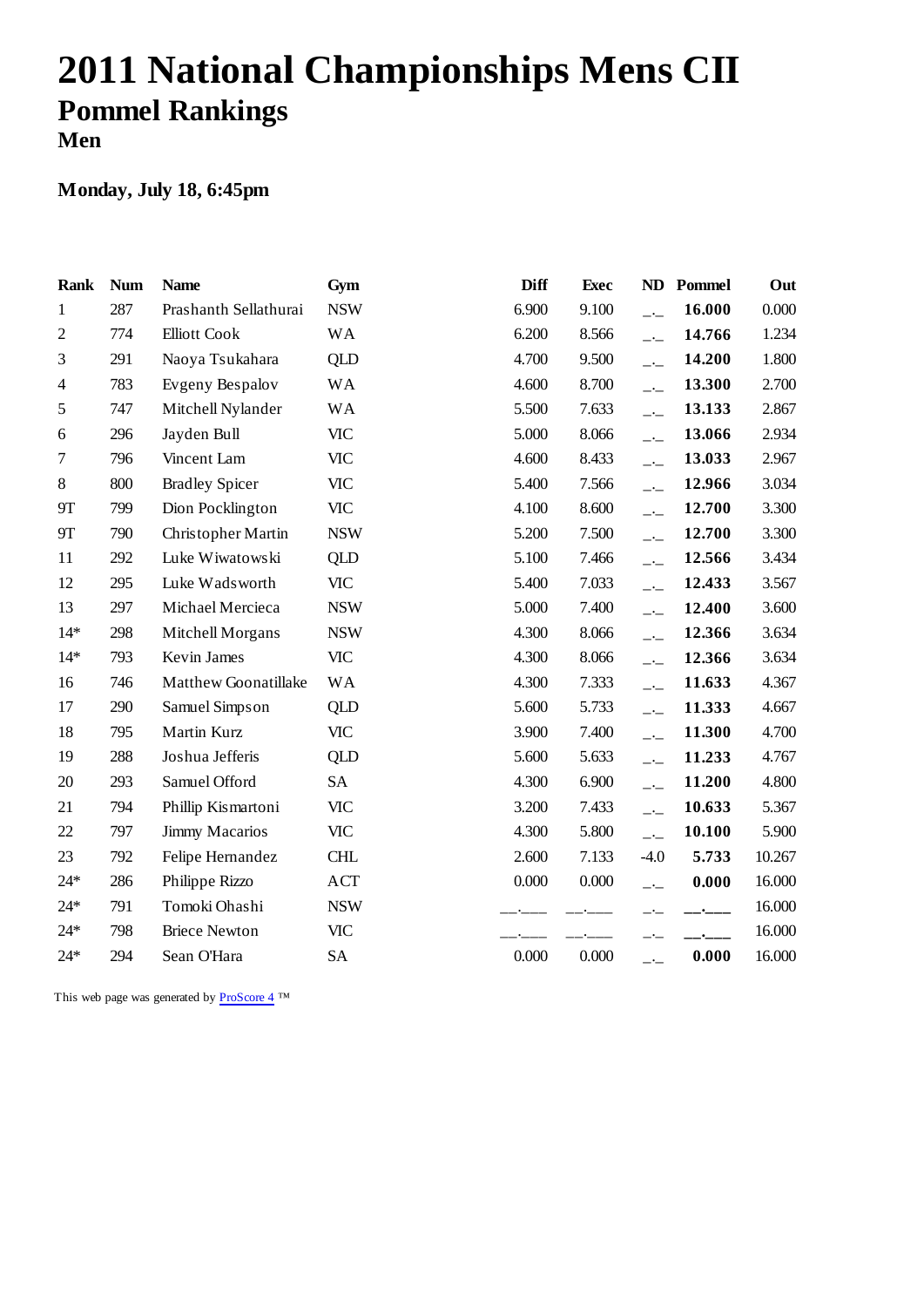# **2011 National Championships Mens CII Rings Rankings Men**

### **Monday, July 18, 6:45pm**

| <b>Rank</b>  | <b>Num</b> | <b>Name</b>           | Gym        | <b>Diff</b> | <b>Exec</b> | <b>ND</b>                | <b>Rings</b>                                        | Out    |
|--------------|------------|-----------------------|------------|-------------|-------------|--------------------------|-----------------------------------------------------|--------|
| $\mathbf{1}$ | 291        | Naoya Tsukahara       | QLD        | 6.000       | 9.533       | $\overline{\phantom{a}}$ | 15.533                                              | 0.000  |
| 2            | 287        | Prashanth Sellathurai | <b>NSW</b> | 6.700       | 8.100       | $-$                      | 14.800                                              | 0.733  |
| 3            | 796        | Vincent Lam           | <b>VIC</b> | 5.800       | 8.966       | $\overline{\phantom{a}}$ | 14.766                                              | 0.767  |
| 4T           | 296        | Jayden Bull           | <b>VIC</b> | 5.100       | 9.200       | $\overline{\phantom{a}}$ | 14.300                                              | 1.233  |
| 4T           | 288        | Joshua Jefferis       | QLD        | 5.500       | 8.800       | $-$                      | 14.300                                              | 1.233  |
| 6            | 293        | Samuel Offord         | <b>SA</b>  | 6.300       | 7.900       | $\overline{a}$           | 14.200                                              | 1.333  |
| 7            | 292        | Luke Wiwatowski       | QLD        | 5.600       | 8.500       | $-$                      | 14.100                                              | 1.433  |
| 8            | 297        | Michael Mercieca      | <b>NSW</b> | 5.100       | 8.600       | $-$                      | 13.700                                              | 1.833  |
| 9            | 797        | Jimmy Macarios        | <b>VIC</b> | 4.700       | 8.733       | $\overline{a}$           | 13.433                                              | 2.100  |
| 10           | 747        | Mitchell Nylander     | <b>WA</b>  | 4.400       | 8.700       | $-$                      | 13.100                                              | 2.433  |
| 11           | 792        | Felipe Hernandez      | <b>CHL</b> | 4.400       | 8.666       | $\overline{\phantom{a}}$ | 13.066                                              | 2.467  |
| 12           | 298        | Mitchell Morgans      | <b>NSW</b> | 4.400       | 8.566       | $\overline{a}$           | 12.966                                              | 2.567  |
| 13           | 799        | Dion Pocklington      | <b>VIC</b> | 4.100       | 8.833       | $-$                      | 12.933                                              | 2.600  |
| 14           | 290        | Samuel Simpson        | QLD        | 4.900       | 7.900       | $-\frac{1}{2}$           | 12.800                                              | 2.733  |
| 15           | 793        | Kevin James           | <b>VIC</b> | 4.900       | 7.700       | $\overline{a}$           | 12.600                                              | 2.933  |
| 16           | 791        | Tomoki Ohashi         | <b>NSW</b> | 4.300       | 7.800       | $-$                      | 12.100                                              | 3.433  |
| 17           | 795        | Martin Kurz           | <b>VIC</b> | 2.700       | 8.900       | $\overline{\phantom{a}}$ | 11.600                                              | 3.933  |
| 18           | 794        | Phillip Kismartoni    | <b>VIC</b> | 3.600       | 7.800       | $-$                      | 11.400                                              | 4.133  |
| 19           | 295        | Luke Wadsworth        | <b>VIC</b> | 2.300       | 7.333       | $-8.0$                   | 1.633                                               | 13.900 |
| $20*$        | 798        | <b>Briece Newton</b>  | <b>VIC</b> |             |             |                          |                                                     | 15.533 |
| $20*$        | 800        | <b>Bradley Spicer</b> | <b>VIC</b> |             |             |                          | $\overline{\phantom{a}}$                            | 15.533 |
| $20*$        | 286        | Philippe Rizzo        | <b>ACT</b> |             |             |                          | _ <b>.</b> ___                                      | 15.533 |
| $20*$        | 790        | Christopher Martin    | <b>NSW</b> |             |             |                          |                                                     | 15.533 |
| $20*$        | 783        | Evgeny Bespalov       | <b>WA</b>  |             |             |                          | $\overline{\phantom{a}}$ . $\overline{\phantom{a}}$ | 15.533 |
| $20*$        | 774        | <b>Elliott Cook</b>   | <b>WA</b>  |             |             |                          | _____                                               | 15.533 |
| $20*$        | 746        | Matthew Goonatillake  | <b>WA</b>  |             |             |                          |                                                     | 15.533 |
| $20*$        | 294        | Sean O'Hara           | <b>SA</b>  |             |             |                          | $  -$                                               | 15.533 |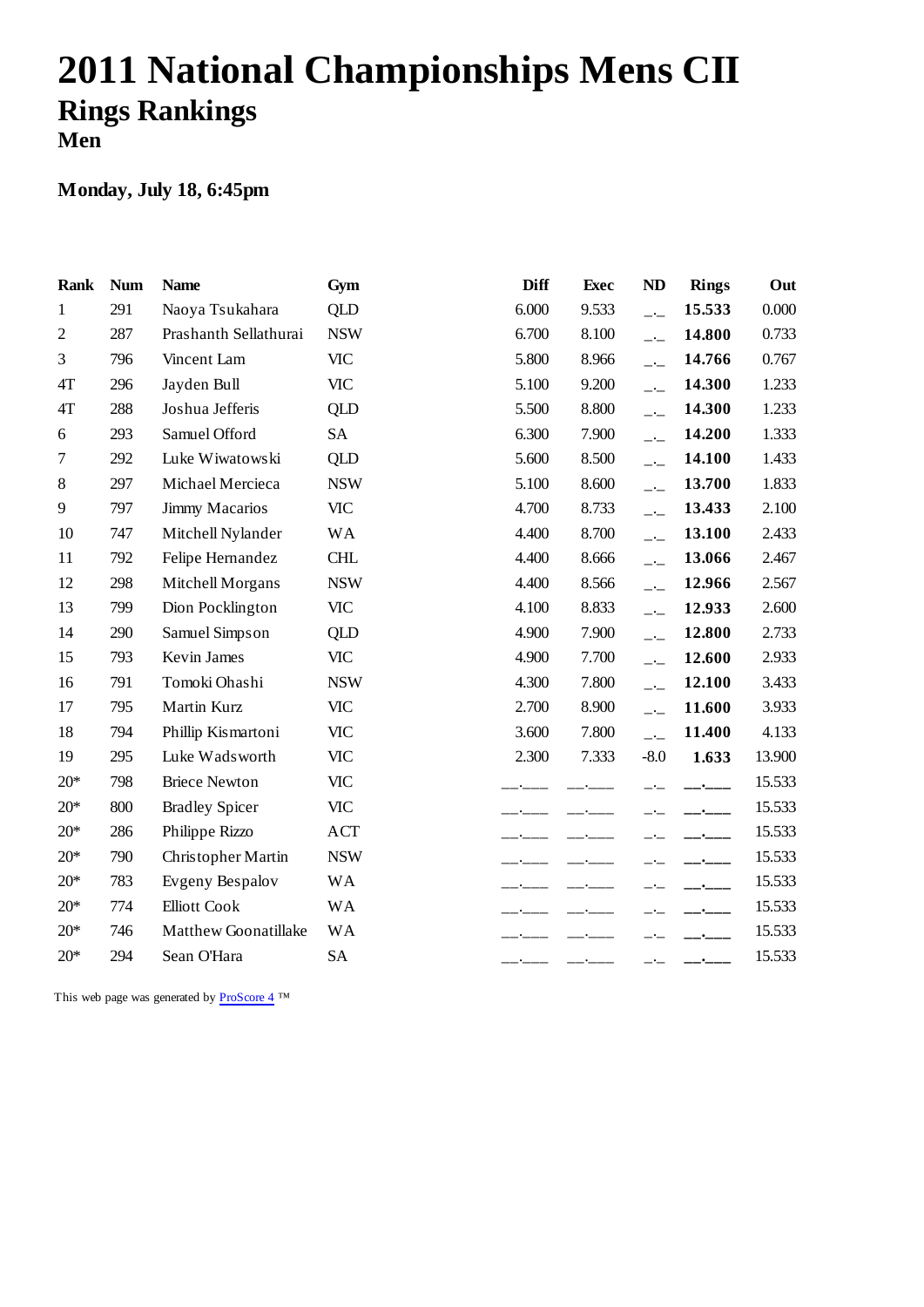# **2011 National Championships Men's Gymnastics CII**

### **Vault Rankings Senior International**

| Rank         | <b>Num</b> | <b>Name</b>        | Gym        | Vault 1 | Vault 2 | <b>Event</b> | Out   |
|--------------|------------|--------------------|------------|---------|---------|--------------|-------|
|              | 290        | Sam Simpson        | QLD        | 15.200  | 15.433  | 15.317       | 0.000 |
| $\mathbf{2}$ | 793        | Kevin James        | <b>VIC</b> | 15.200  | 15.100  | 15.150       | 0.167 |
| 3            | 799        | Dion Polkington    | <b>VIC</b> | 15.366  | 14.600  | 14.983       | 0.333 |
| 4            | 794        | Phillip Kismartoni | <b>VIC</b> | 13.933  | 12.600  | 13.267       | 2.050 |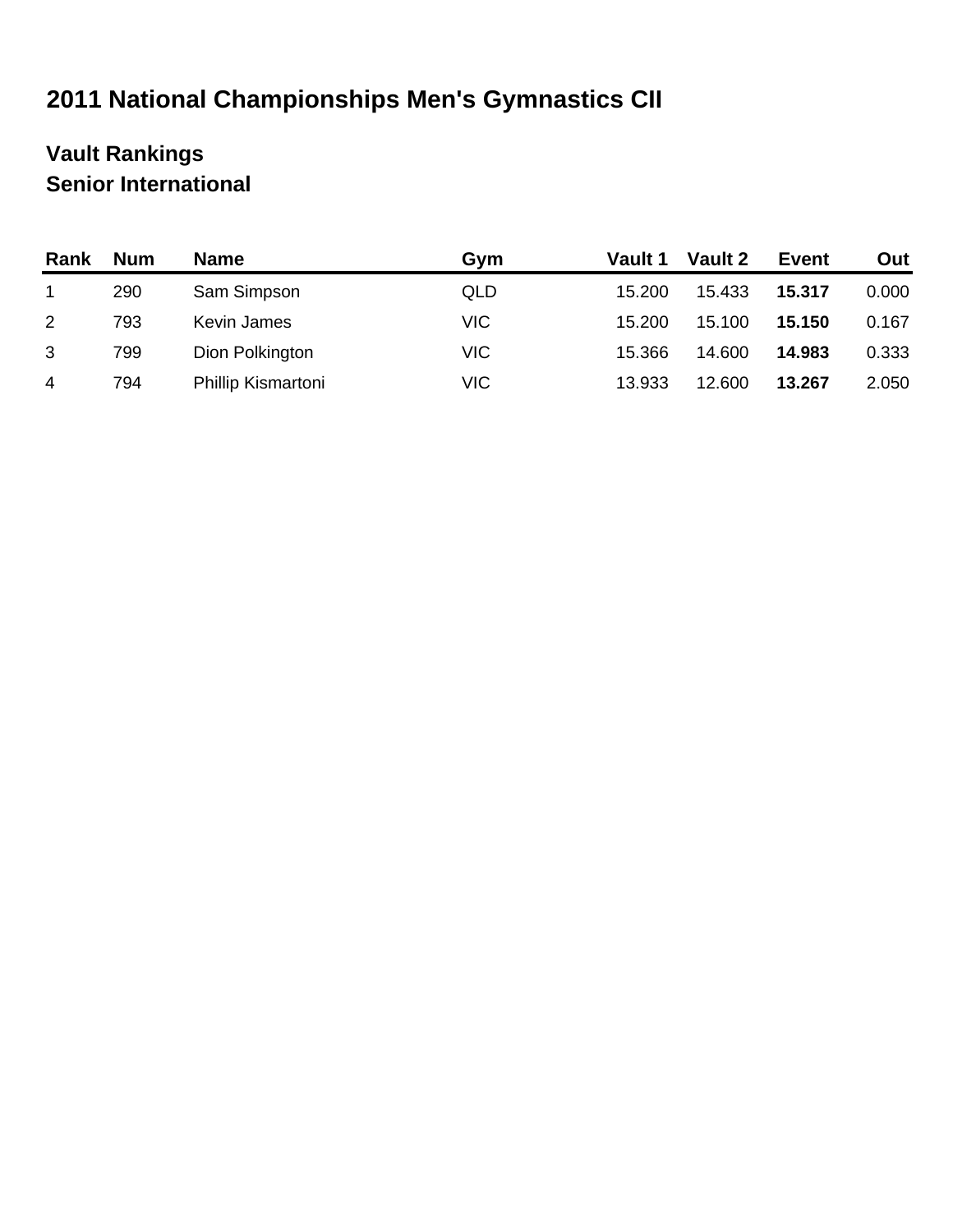# **2011 National Championships Mens CII P Bars Rankings Men**

### **Monday, July 18, 6:45pm**

| <b>Rank</b>    | <b>Num</b> | <b>Name</b>           | Gym        | <b>Diff</b> | <b>Exec</b> | <b>ND</b>                | P Bars                   | Out    |
|----------------|------------|-----------------------|------------|-------------|-------------|--------------------------|--------------------------|--------|
| 1T             | 293        | Samuel Offord         | <b>SA</b>  | 5.600       | 8.533       | $-$                      | 14.133                   | 0.000  |
| 1T             | 292        | Luke Wiwatowski       | <b>QLD</b> | 5.800       | 8.333       | $\overline{\phantom{a}}$ | 14.133                   | 0.000  |
| 3              | 291        | Naoya Tsukahara       | QLD        | 5.700       | 8.366       | $-1$                     | 14.066                   | 0.067  |
| $\overline{4}$ | 297        | Michael Mercieca      | <b>NSW</b> | 5.800       | 7.933       | $\overline{\phantom{a}}$ | 13.733                   | 0.400  |
| 5              | 287        | Prashanth Sellathurai | <b>NSW</b> | 5.400       | 8.033       | $-$                      | 13.433                   | 0.700  |
| 6              | 793        | Kevin James           | <b>VIC</b> | 4.200       | 9.133       | $\overline{\phantom{a}}$ | 13.333                   | 0.800  |
| 7              | 290        | Samuel Simpson        | QLD        | 4.300       | 8.833       | $\overline{\phantom{a}}$ | 13.133                   | 1.000  |
| <b>8T</b>      | 286        | Philippe Rizzo        | <b>ACT</b> | 5.600       | 7.600       | $-0.3$                   | 12.900                   | 1.233  |
| 8T             | 296        | Jayden Bull           | <b>VIC</b> | 5.600       | 7.300       | $\overline{\phantom{a}}$ | 12.900                   | 1.233  |
| 10             | 288        | Joshua Jefferis       | QLD        | 5.200       | 7.600       | $-$                      | 12.800                   | 1.333  |
| 11             | 794        | Phillip Kismartoni    | <b>VIC</b> | 3.700       | 9.033       | $-1$                     | 12.733                   | 1.400  |
| 12             | 298        | Mitchell Morgans      | <b>NSW</b> | 5.200       | 7.433       | $\overline{\phantom{a}}$ | 12.633                   | 1.500  |
| 13             | 799        | Dion Pocklington      | <b>VIC</b> | 4.100       | 8.466       | $-$                      | 12.566                   | 1.567  |
| 14             | 797        | <b>Jimmy Macarios</b> | <b>VIC</b> | 4.300       | 7.900       | $-1$                     | 12.200                   | 1.933  |
| 15             | 783        | Evgeny Bespalov       | <b>WA</b>  | 5.600       | 6.366       | $\overline{\phantom{a}}$ | 11.966                   | 2.167  |
| 16             | 796        | Vincent Lam           | <b>VIC</b> | 5.200       | 6.633       | $-$                      | 11.833                   | 2.300  |
| 17             | 746        | Matthew Goonatillake  | <b>WA</b>  | 4.600       | 6.966       | $\overline{\phantom{a}}$ | 11.566                   | 2.567  |
| 18             | 795        | Martin Kurz           | <b>VIC</b> | 4.500       | 6.533       | $-1$                     | 11.033                   | 3.100  |
| 19             | 792        | Felipe Hernandez      | <b>CHL</b> | 3.400       | 7.533       | $-1$                     | 10.933                   | 3.200  |
| 20             | 294        | Sean O'Hara           | <b>SA</b>  | 4.700       | 5.933       | $-$                      | 10.633                   | 3.500  |
| $21*$          | 798        | <b>Briece Newton</b>  | <b>VIC</b> |             |             |                          | $   -$                   | 14.133 |
| $21*$          | 800        | <b>Bradley Spicer</b> | <b>VIC</b> | 0.000       | 0.000       |                          | __ <b>____</b> _         | 14.133 |
| $21*$          | 747        | Mitchell Nylander     | <b>WA</b>  |             |             |                          |                          | 14.133 |
| $21*$          | 791        | Tomoki Ohashi         | <b>NSW</b> |             |             |                          | $\overline{\phantom{a}}$ | 14.133 |
| $21*$          | 790        | Christopher Martin    | <b>NSW</b> |             |             |                          | _•___                    | 14.133 |
| $21*$          | 774        | <b>Elliott Cook</b>   | <b>WA</b>  |             |             |                          |                          | 14.133 |
| $21*$          | 295        | Luke Wadsworth        | <b>VIC</b> | 0.000       | 0.000       | $ -$                     |                          | 14.133 |